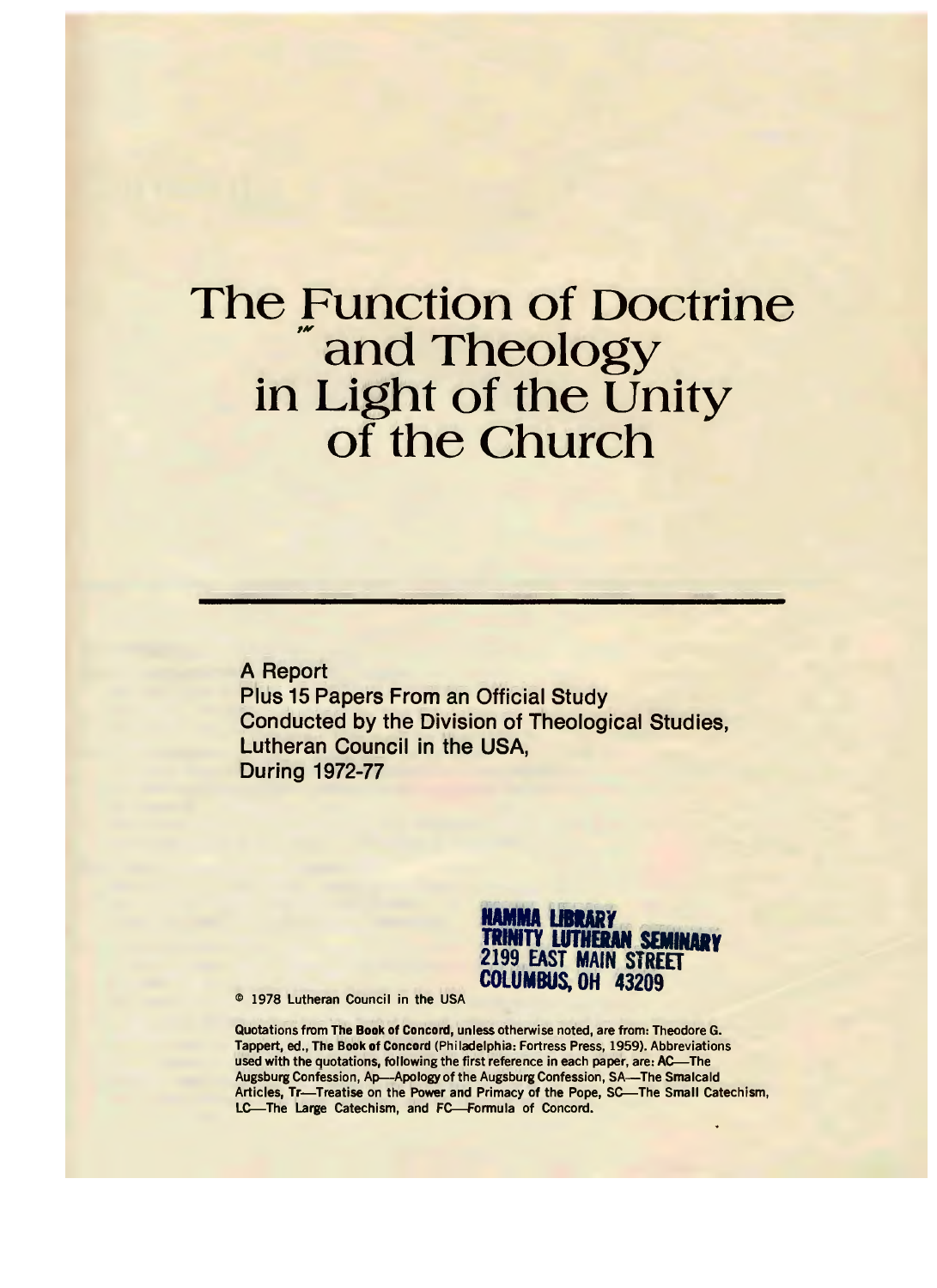### **Contents**

|                    | Part 2: Definitions of Gospel, Doctrine, Theology, and Consensus                                                                                                                                                                                                                                                                 |  |
|--------------------|----------------------------------------------------------------------------------------------------------------------------------------------------------------------------------------------------------------------------------------------------------------------------------------------------------------------------------|--|
|                    | Part 3: Consensus in the Gospel as the Basis for Fellowship<br>ALC View: What Does Agreement in the Doctrine of the Gospel Mean? — By Warren A. Quanbeck  27<br>How the LCA Understands Consensus in the Gospel as the Basis for Fellowship -<br>The Position of the LCMS on the Basis for Fellowship — By Ralph A. Bohlmann  32 |  |
|                    | Part 4: The Interrelatedness of the Gospel                                                                                                                                                                                                                                                                                       |  |
|                    | Part 5: Biblical Interpretation<br>The Hermeneutics of the Lutheran Confessions and the Historical-Critical Method -<br>The Historical-Critical Method and the Method of the Lutheran Confessions -                                                                                                                              |  |
| $\frac{1}{2}$<br>5 | The Nature of Biblical Unity and Its Implications for the Unity of the Church —                                                                                                                                                                                                                                                  |  |
|                    |                                                                                                                                                                                                                                                                                                                                  |  |

 $T - 19,909$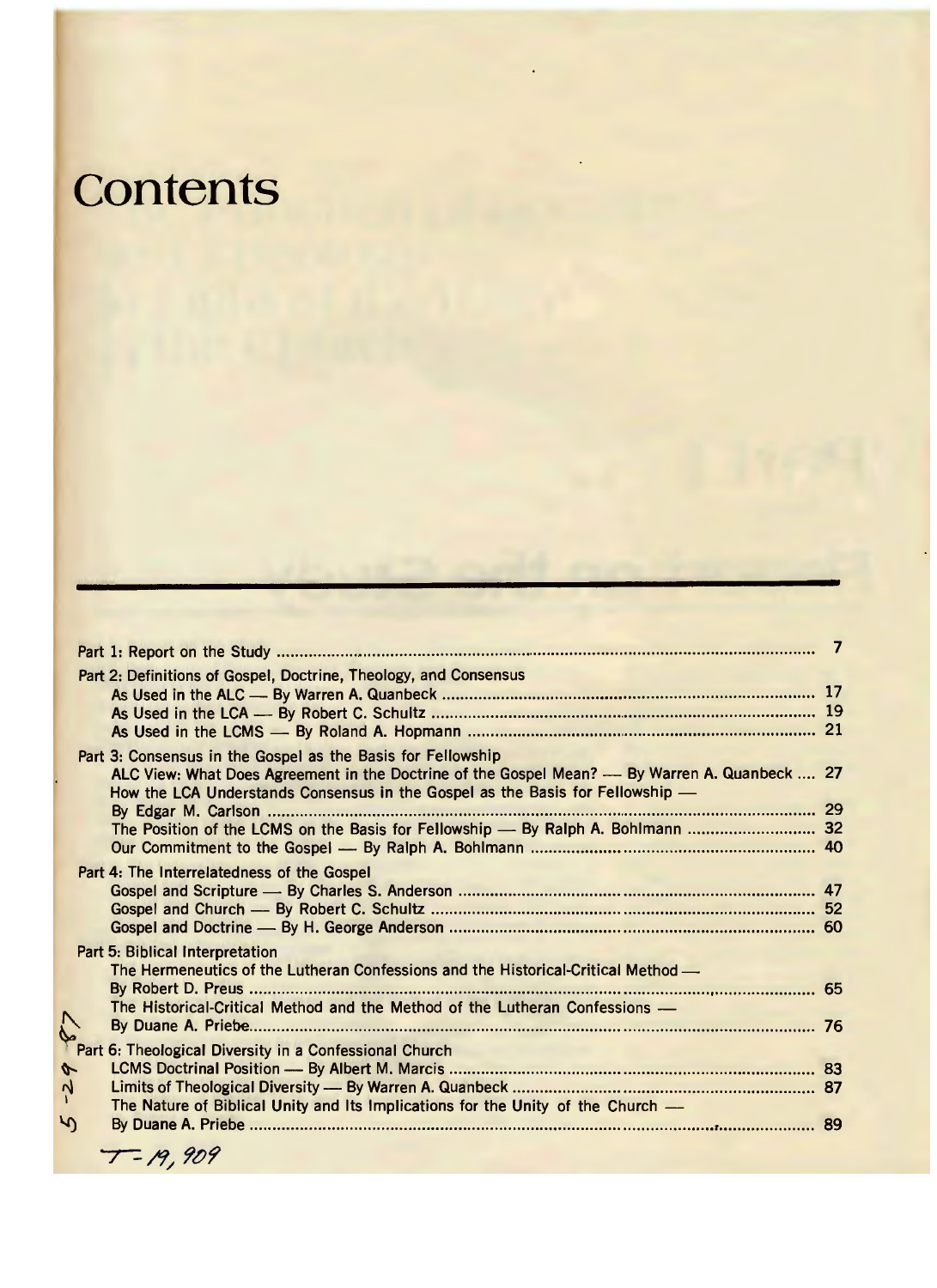## Part 6

# Theological Diversity in a Confessional Church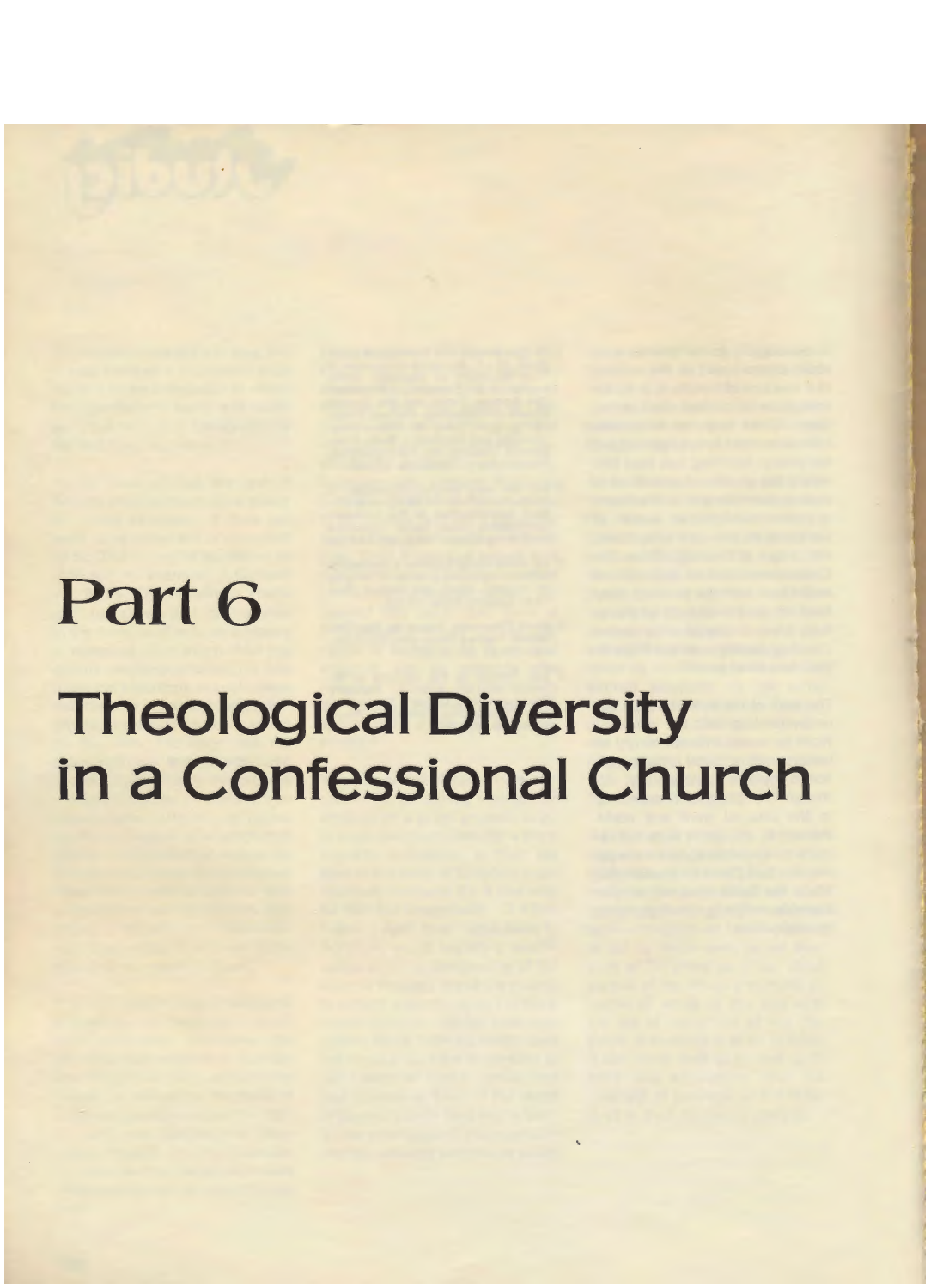#### **Limits of Theological Diversity By Warren A. Quanbeck**

Article VII of the Augsburg Confession asserts the Reformers' conviction that the church lives by the presence of the crucified and risen Christ in its midst. As the proclamation of the gospel and the administration of the sacraments mediate his gracious and forgiving presence, the people of God are called into being and renewed and empowered for discipleship. There is one God, one Christ, one Spirit, one baptism, one people.

For the early church, "eager to maintain the unity of the Spirit in the bond of peace" (Ephesians 4.3), this unity in Christ was a precious thing and was safeguarded with zeal. Christians strove to maintain relationships with other Christian communities, sharing their spiritual and temporal gifts. They saw their being all together as the eschatological sign of the unity given in Jesus Christ and constantly offered and striven for in the mission of his people. Their energies went toward strengthening and upholding each other so that the love of God in Christ might be embodied in his people. To separate a member from the body was for them a solemn act, undertaken with reluctance. It was done only in the case of a denial of the Christ, who is the source of the church's life, or in the face of an act against the unity of the people in Christ.

That there be agreement on the proclamation of the gospel and the administration of the sacraments is enough for the unity of the church. That human traditions or rites and ceremonies be alike everywhere is not necessary. Where Christ is, there is the church. The unity of the church is its unity in Christ. Where this unity exists, variations are permissible, perhaps even desirable, in modes of church government, forms of worship, and pastoral, homiletical, and theological styles-always, of course, with the understanding that these variations do not obscure the proclamation of the gospel or distort the administration of the sacraments.

Over the centuries theologians have fashioned many different styles of doing theology: Platonic, Neo-Platonic, Aristotelian, Luther's theology of the cross, rationalistic, idealistic, existentialist, process, analytical. Any style of doing theology is good which enables the church to confront the questions raised by the culture in which it